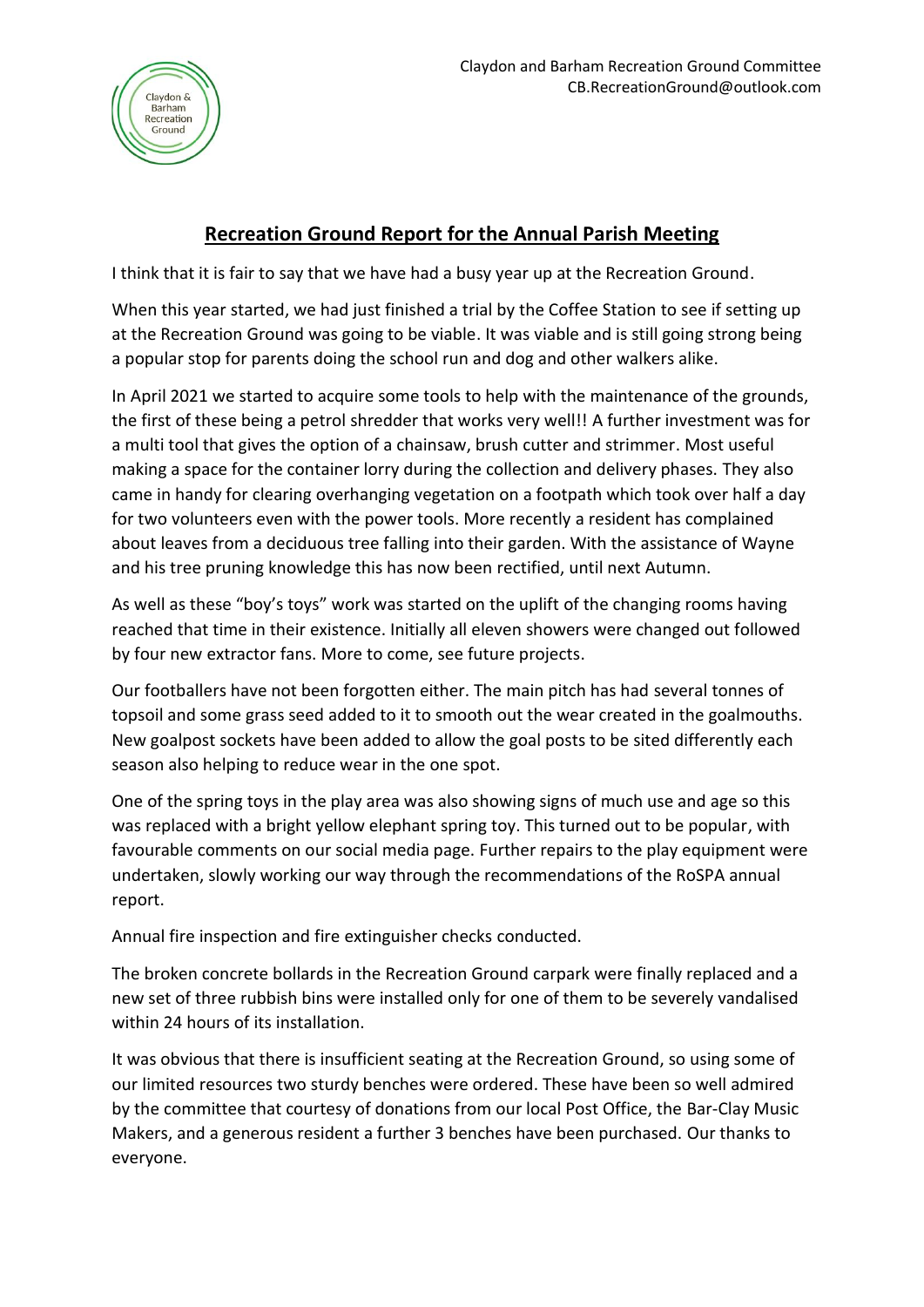

Another much loved piece of kit, the zipwire, also needed attention. Having had a look at it locally it was decided that it was a job for the professionals. Thus, a new end stop and a retensioning exercise was undertaken and subsequently tested by committee volunteers to ensure that it was safe for the public to use.

Other improvements have included changing out the 20-foot container of a certain vintage with a 40-foot container of a much more recent vintage. This has not only given us storage space for the maintenance tools that we have slowly gathered but also means that the changing rooms don't need to be used for crossbar storage during the football off season. Everything now fits in the container along with the junior goal nets and frames.

Once again, the Recreation Ground has been seen as a potential commercial site with an enterprise called Choose Refills asking to park there every third Wednesday afternoon.

For some time, we have had a suspicion that there is a water leak somewhere as there seemed to be water usage even during lock-down. This was finally resolved recently with a leak being found on the spur to the container; now all sorted courtesy of a brilliant man who did the investigation for us.

Due to the state the changing rooms are left in on occasion and to save an annual deep clean a cleaner has been employed. He clears rubbish from the Recreation Ground weekly, something that was desperately needed, and has done a magnificent job keeping the changing rooms clean.

Whilst all of this has been going on some of the committee members have been plotting planning an uplift and expansion of the play area, some of which has already taken place on the existing pieces.

This refurbishment of the existing play equipment has been accomplished through the generous donation from Claydon and Whitton Parish Council of over £12,000. The rest has involved getting quotes from three companies [one was ok but didn't seem to get what we wanted, one couldn't be bothered to get their brochure out of their bag, and one that really got what we were trying to do, appreciated that we had a limited budget and had lots of helpful suggestions]. The upshot of this is that several organisations were approached and a round of seemingly endless form filling took place. We have now secured a sizeable portion of what is needed with further grant avenues being pursued. So it is hoped that from the 6<sup>th</sup> June the play area will be expanded to include new pieces of apparatus within a new fence line and outside of this more items as well as improvement of the existing goalmouth / basket ball hoop and the surface in front of them.

To date we have received pledges of over £76,000. This has included £40,000 [Suez], £17,038 [Viridor], £8,000 [Claydon and Whitton Parish Council], £6500 [Barham Parish Council], £2,000 [John Whitehead, Mid Suffolk District Councillor], £2,000 [Chris Chambers, Suffolk County Councillor] and £1,000 [Suffolk Foundation]

At this point a hearty thank you is due to the Claydon and Whitton Parish Council for their financial support, and their encouragement as well as kind words from the public.

Diverse options regarding ways of tackling Anti-Social Behaviour have been considered and the local police have visited the Recreation Ground to give advice. However, the suggestion of barriers is impractical, and CCTV is not only expensive and fraught with data protection issues but ideally would